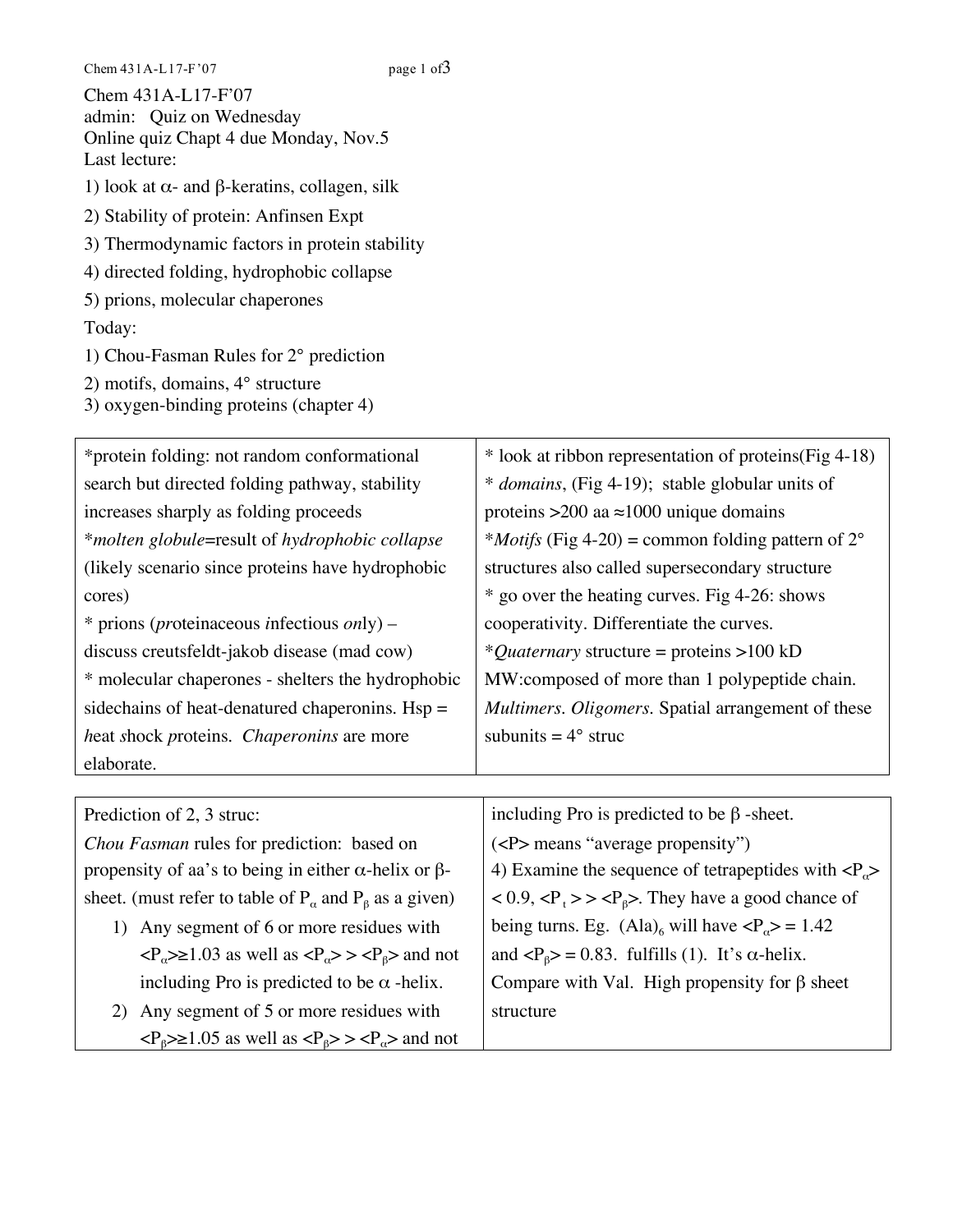| Chem 431A-L17-F'07 |  |  |  |
|--------------------|--|--|--|
|                    |  |  |  |

| <b>Oxygen binding proteins: Chapter 5</b>                  | enzymes ligands are the <i>substrates</i> and the binding       |
|------------------------------------------------------------|-----------------------------------------------------------------|
| Introduction to protein structure and function: Often      | sites are the <i>active sites</i> . For this chapter we look at |
| proteins bind reversibly to ligands at the binding         | oxygen-binding proteins. We extend our                          |
| site which is complementary to the shape fo the            | knowledge to enzymes later.                                     |
| ligand. Concept of lock & key and induced fit. For         |                                                                 |
|                                                            |                                                                 |
| The study of proteins took a big step forward with         | when exposed to $O_2$ ISOLATED heme Fe <sup>2+</sup> gets       |
| the determination of the first globular proteins. The      | oxidized to $Fe3+$ irreversibly.                                |
| first ones being Myoglobin (Mb), and then                  | but in the Mb, heme does not get oxidized to $Fe3+$ ,           |
| Hemoglobin (Hb).                                           | but it changes electronic state, and the Mb goes                |
|                                                            | from dark purple to bright red (like the color of               |
| Both of these are important                                | oxygenated blood).                                              |
| Sperm Whale Mb (Kendrew, 1959)                             | Oxy vs deoxy Mb.                                                |
| -globular protein: 44x44x25Å.                              |                                                                 |
| - 8 $\alpha$ -helices (labelled A - H)                     | Sometimes, oxygen can oxidize the $Fe^{2+}$ to $Fe^{3+}$        |
| -has a single <i>heme</i> (a <i>porphyrin</i> ring system  | even in the Mb, it becomes metMb (metmyoglobin).                |
| containing 4 <i>pyrrole</i> groups (there are 4 N atoms at | This is a brown color of dried blood or old meat.               |
| the edge which ligand $Fe^{2+}$ (ferrous). $Fe^{2+}$ also  |                                                                 |
| liganded to a His side chain (His F8). $O_2$ can act as    | In addition to $O_2$ , other small molecs like NO, CO           |
| the 6th ligand.                                            | and $H_2S$ can bind to heme in protein. CO has a 200            |
| -heme is in a hydrophobic pocket between E and F           | fold greater affinity for hemoglobin than $O_2$ . It            |
| chains.                                                    | accounts for its toxicity.                                      |

| -function is to facilitate $O_2$ transport in the     | K=affinity constant.                                                   |
|-------------------------------------------------------|------------------------------------------------------------------------|
| muscles. (rapidly respiring tissue need $O_2$ fast at | saturation: $q = fraction$ oxygenated =                                |
| certain times and diffusion isn't fast enough. Mb     | oxygenated/total = $[MbO_2]/\{[Mb]+[MbO_2]\}$                          |
| acts like a bucket brigade. Of course, aquatic        |                                                                        |
| animals use it too as $O_2$ , storage. Spermwhale has | $\Rightarrow \theta = [Mb][O_2](K) / {[(Mb]+[Mb][O_2](K)} \Rightarrow$ |
| 10x more mb than terrestial animals.                  | $\theta = [O_2]/\{(1/K)+(O_2]\}$                                       |
|                                                       | (sometimes, $\theta$ written as $\Psi$ in other biochem texts)         |
| $Mb + O_2 \leq > MbO_2$ K= $[MbO_2]/([Mb][O_2])$      |                                                                        |
| $(=> [MbO2] = [Mb][O2](K))$                           | we note that we can simplify the equation further:                     |